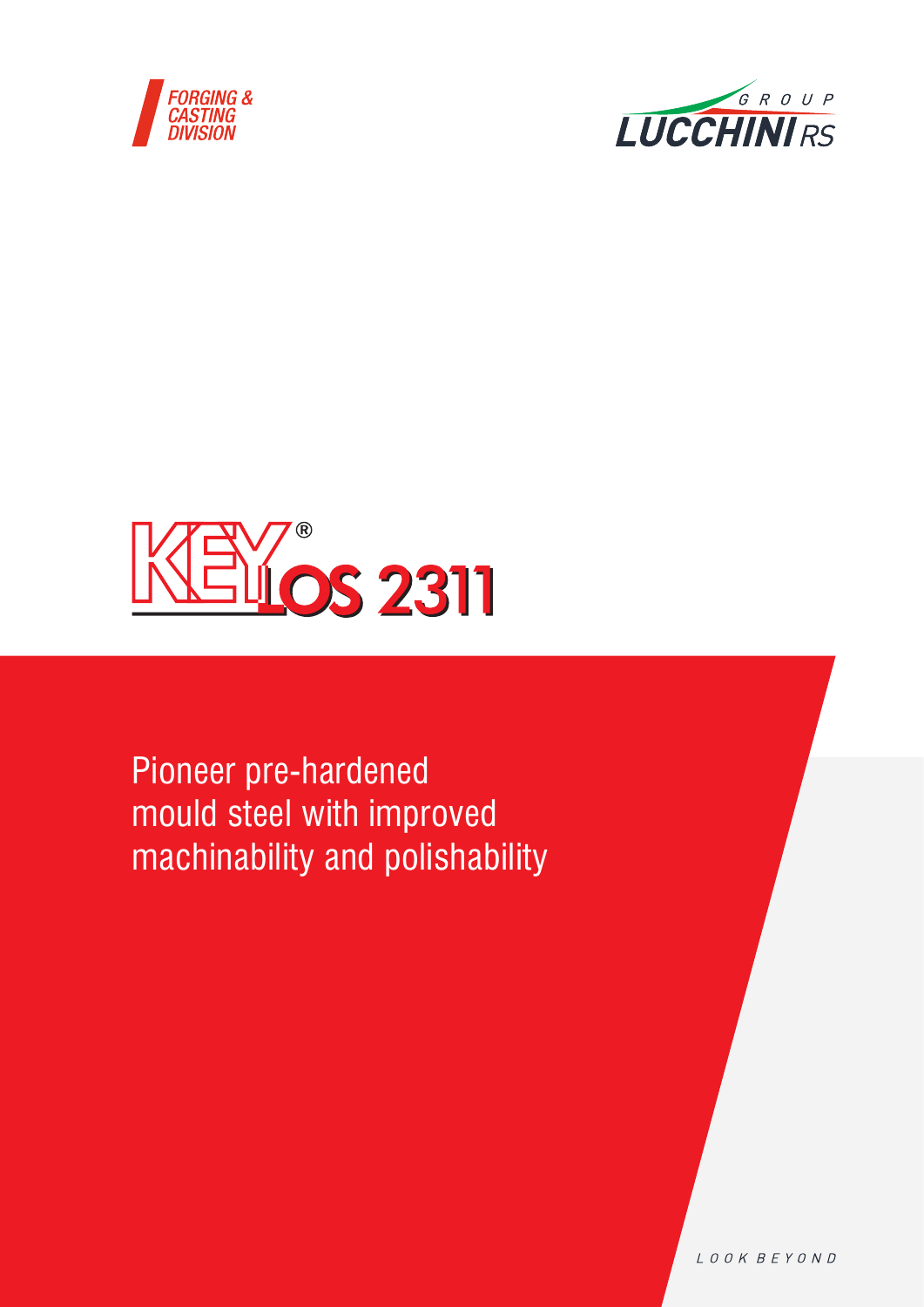





# General characteristics

KeyLos® 2311 is the pioneer of the mould alloyed steel grades, designed for the manufacture of small and medium sized moulds, up to 600 mm thick.

KeyLos® 2311 represents the ideal option for the mould making and plastics processing technology, who is looking for:

- good toughness and mechanical proprieties;
- machinability and polishability;
- micro-cleanliness.

This steel is obtained through a special 'super clean' manufacturing process, which allows a high level of micropurity.

KeyLos® 2311 is normally supplied in the pre-hardened condition with surface hardness between 280 and 330 HB.

For the detected hardness values in standard sized products, the following correlation is usually valid and guaranteed:

$$
(\text{HB}_{\text{Surface,min required}} - \text{HB}_{\text{Core}})
$$
  $\leq$  20HB

High level of machinability and micro-structural homogeneity are obtained thanks to a Calcium treatment process on the liquid steel and to a careful heat treatment process.

KeyLos® 2311 is the best classic option for the production of blocks with low and medium thickness, up to 600 mm, that need a high degree of homogeneity of hardness, mechanical properties and toughness in the whole section of the mould.

In summary, KeyLos<sup>®</sup> 2311 offers the following advantages: • good machinability:

- excellent suitability for photo-engraving;
- excellent suitability for polishing;
- excellent suitability for nitriding, in order to increase the surface wear resistance;
- good wear resistance in the whole section of the mould;
- optimized manufacturing cycle: from steel block to mould, with no need for intermediate treatments.

Also welding, in case of extreme repairing only, is possible.

KeyLos® 2311 is 100% ultrasonically inspected, according to the most demanding of NDT standards.

KeyLos® 2311 is also designed with the aim to guarantee the minimum use of virgin materials, moving toward the use of scrap categories difficult to be recycled, that can became food for the steel making production of KeyLos® 2311 grade.

### Chemical analysis

|                                | Range | $C[\%]$ | Si [%] | $Mn$ [%] | Cr [%] | Mo [%] |
|--------------------------------|-------|---------|--------|----------|--------|--------|
| $M$ $\mathbb{R}$ $\infty$ 2311 | min   | 0,35    | 0,20   | 1,30     | 1,80   | 0,15   |
| Alloying [% in weight]         | max   | 0,45    | 0,40   | 1,60     | 2,10   | 0,30   |

Table for comparison of international classification

**W. Nr. 1.2311 DIN EN ISO 4957 40CrMnMo7**

Lucchini RS's tool steels have been researched and formulated in order to optimize the material performances.

The brand name identifies the Lucchini RS product and the number evokes the Werkstoff classification or other means of reflecting the characteristics of use.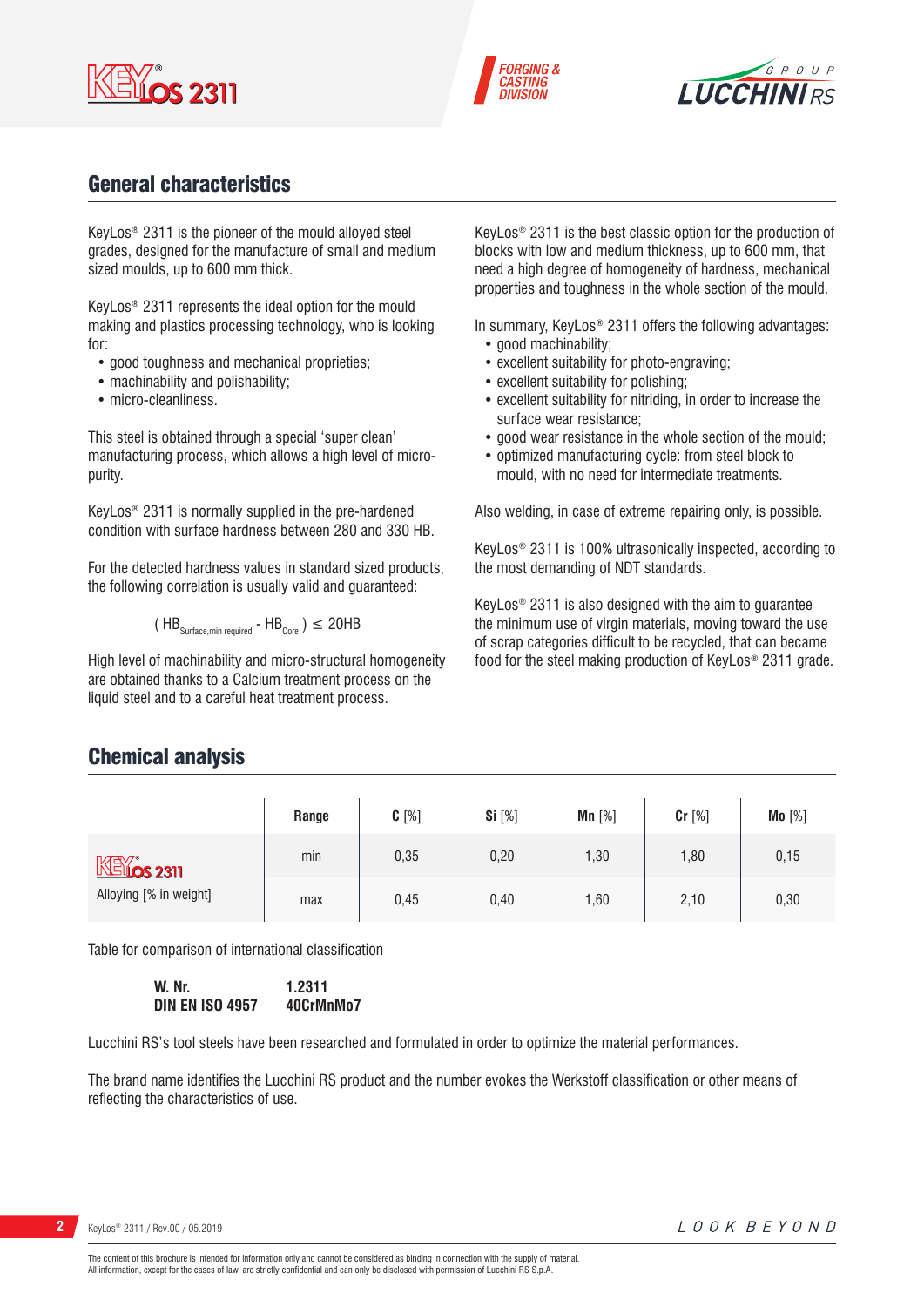





# Main applications

KeyLos® 2311 in the pre-hardened condition is suitable for the following applications:

Plastic moulding:

- small and medium sized moulds for the automotive industry;
- moulds for food industry products;
- moulds for rubber pressing;
- pressure moulds (SMC, BMC);
- bolsters.

Extrusion:

- dies and gauges for PVC extrusion;
- mechanical parts for extrusion presses.

# Physical and mechanical properties

*Main physical properties*

| <b>KEYOS 2311</b>                                    | $20^{\circ}$ C | $250^{\circ}$ C | $500\degree C$ |
|------------------------------------------------------|----------------|-----------------|----------------|
| Modulus of elasticity [GPa]<br>$(1GPa = 1000 MPa)$   | 210            | 196             | 177            |
| Coefficient of thermal<br>expansion<br>$[10^{-6}/K]$ |                | 12.6            | 14,4           |
| Thermal conductivity<br>[W/mK]                       | 34,0           | 33,4            | 33,0           |

### *Main mechanical properties*

|                                          | $20^{\circ}$ C | $200^{\circ}$ C |
|------------------------------------------|----------------|-----------------|
| Ultimate tensile strength<br>(UTS) [MPa] | 1.000          | 890             |
| <b>Yield stress</b><br>(YS) [MPa]        | 880            | 750             |

These values are average values obtained from the middle of the section of a 400 mm thick bar, subjected to hardening at 860 °C, quenching and tempering at 600 °C.

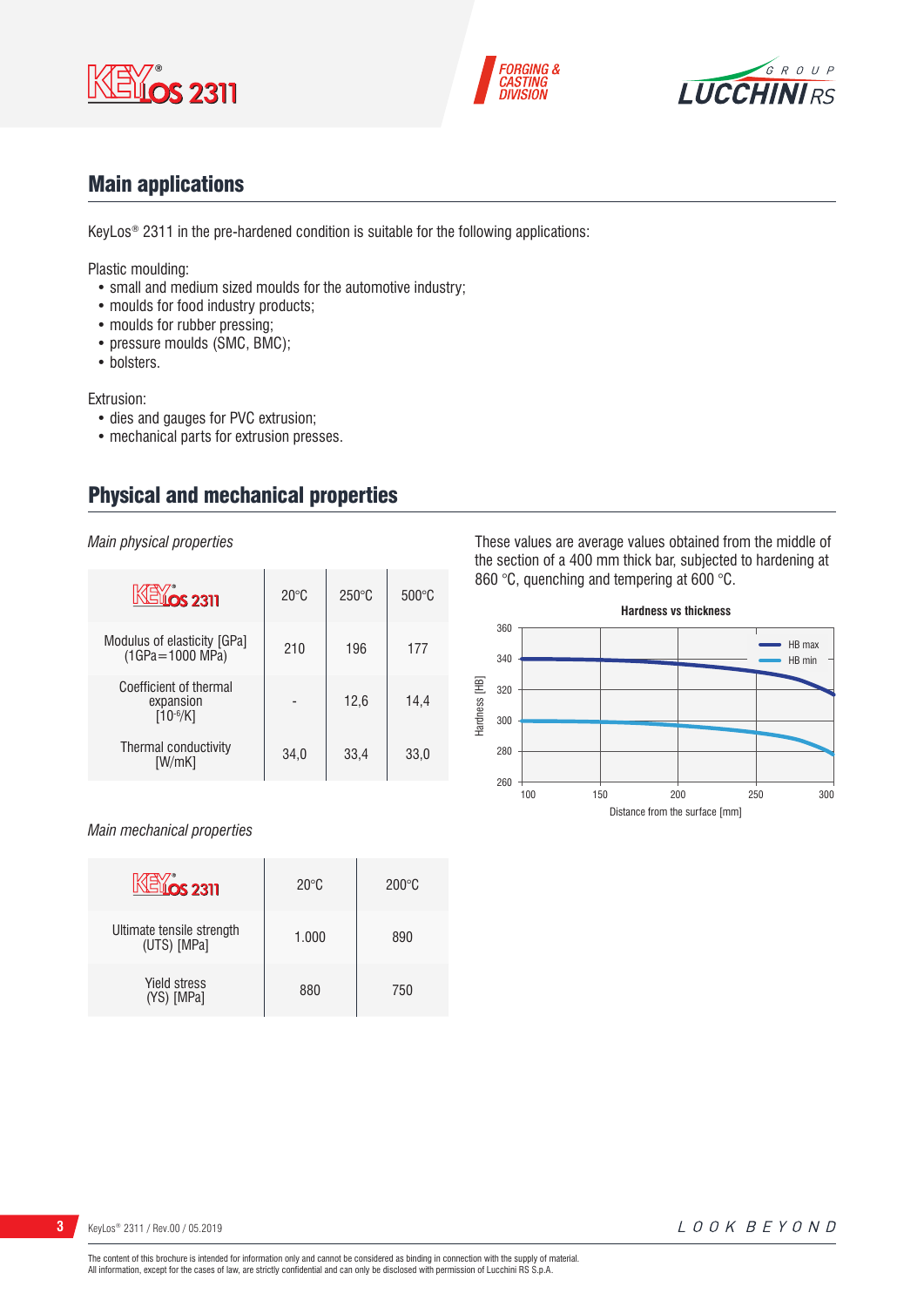





# Heat treatments

KeyLos® 2311 is supplied in the pre-hardened condition.

If it is necessary to obtain different hardness levels or if a heat treatment cycle is necessary, the parameters in the following table are recommended.

The attached data are for information purposes only and must be varied dependent on the heat treatment facility and the thickness of the bar.

#### *Soft annealing*

| Suggested temperature | 700 °C                                                                    |
|-----------------------|---------------------------------------------------------------------------|
| Soaking time          | 60 min every 25 mm thickness                                              |
| Cooling               | Slow in the furnace at max 20 °C/h<br>to 600 °C, then at room temperature |

Soft annealing is useful to improve machinability. The obtained hardness is lower than 250 HB.

### *Stress Relieving*

| Suggested temperature | 550 °C                                                                             |
|-----------------------|------------------------------------------------------------------------------------|
| Soaking time          | 60 min every 25 mm thickness                                                       |
| Cooling               | Slow in the furnace at max 20 $\degree$ C/h<br>to 200 °C, then at room temperature |

If the suggested temperature is lower than the tempering temperature, the stress relieving temperature will be 50° C lower than the tempering temperature previously applied.

Stress relieving is recommended where it is necessary to eliminate residual stresses induced by mechanical working or by a preceding heat treatment.



### *Hardening*

| Suggested temperature | 860 °C                       |
|-----------------------|------------------------------|
| Soaking time          | 60 min every 25 mm thickness |
| Cooling               | Polymer or water quench      |

We suggest to carry out hardening on material supplied in the annealed condition and tempering immediately afterwards.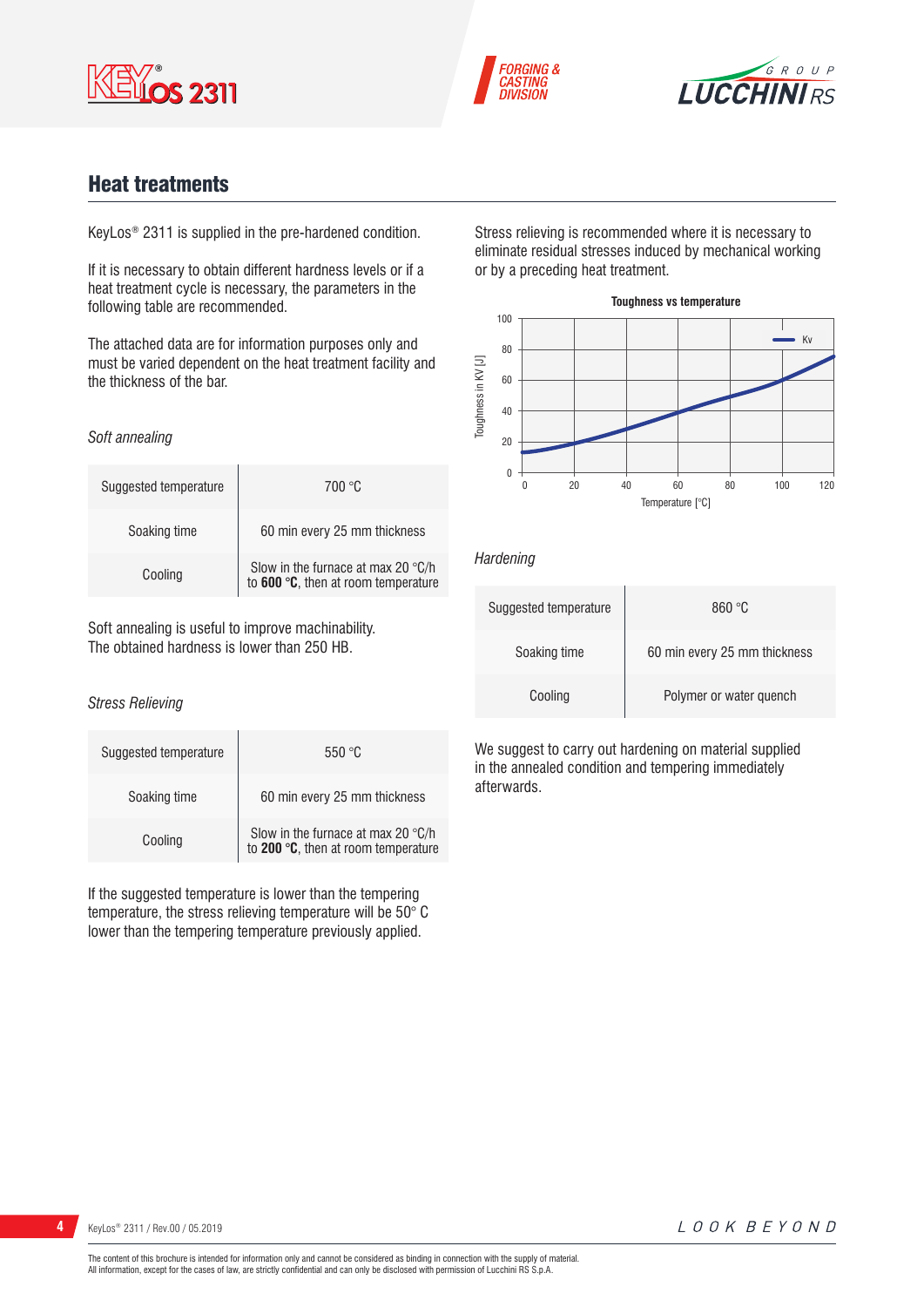

### *Tempering*



Tempering repeated two times are recommended, in order to reduce the amount of retained austenite.



Tempering curve of a sample which has been austenitised at 860 °C.



After tempering we suggest carrying out stress relieving at a temperature lower than 50 °C.

In any case, other properties can be analyzed and studied deeper by Lucchini RS on specific Customer request: please consult Lucchini RS specialists of MET Department.





#### *Induction hardening*

On this steel it is possible to carry out induction hardening.

We recommend cooling at room temperature and tempering after heat treatment.

### *Nitriding*

KeyLos® 2311 is suitable for ionic and gas nitriding. This treatment is very useful for moulds or dies subjected to extremely stressful applications.

The increase of the surface hardness, following nitriding, lengthens the component life cycle.

Modern nitriding processes allow the original dimensions of the component to be maintained.

We recommend heat treating the component in the finish machined condition.

We recommend the following manufacturing cycle, in order to obtain the best results:

- rough machining;
- stress relieving;
- finish machining;
- nitriding.

**5** KeyLos® 2311 / Rev.00 / 05.2019

The content of this brochure is intended for information only and cannot be considered as binding in connection with the supply of material. All information, except for the cases of law, are strictly confidential and can only be disclosed with permission of Lucchini RS S.p.A.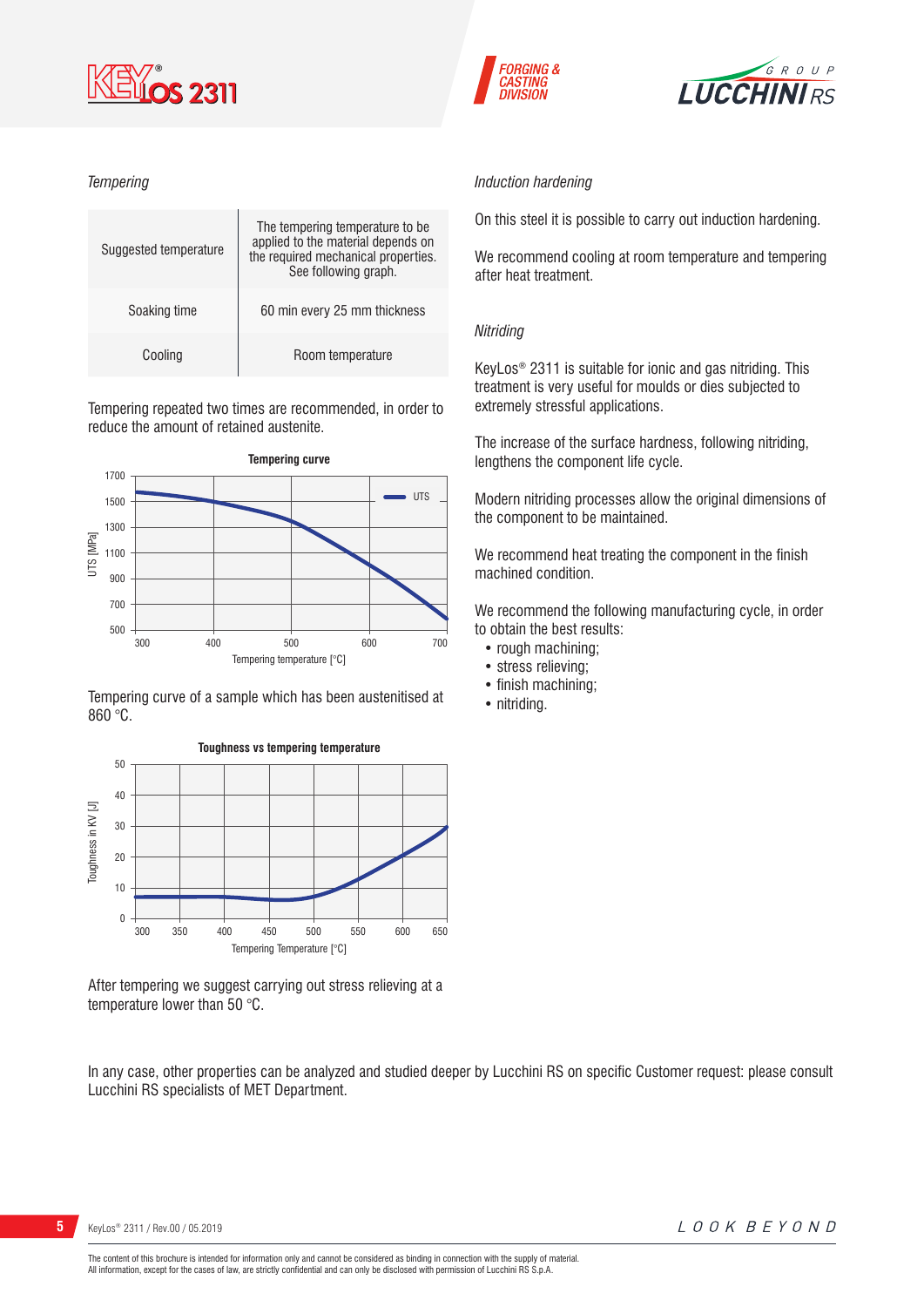





# CCT Curve



# Microstructure of KEYLOS® 2311



The microstructure of KeyLos® 2311 detected about 20 mm under surface is tempered martensite.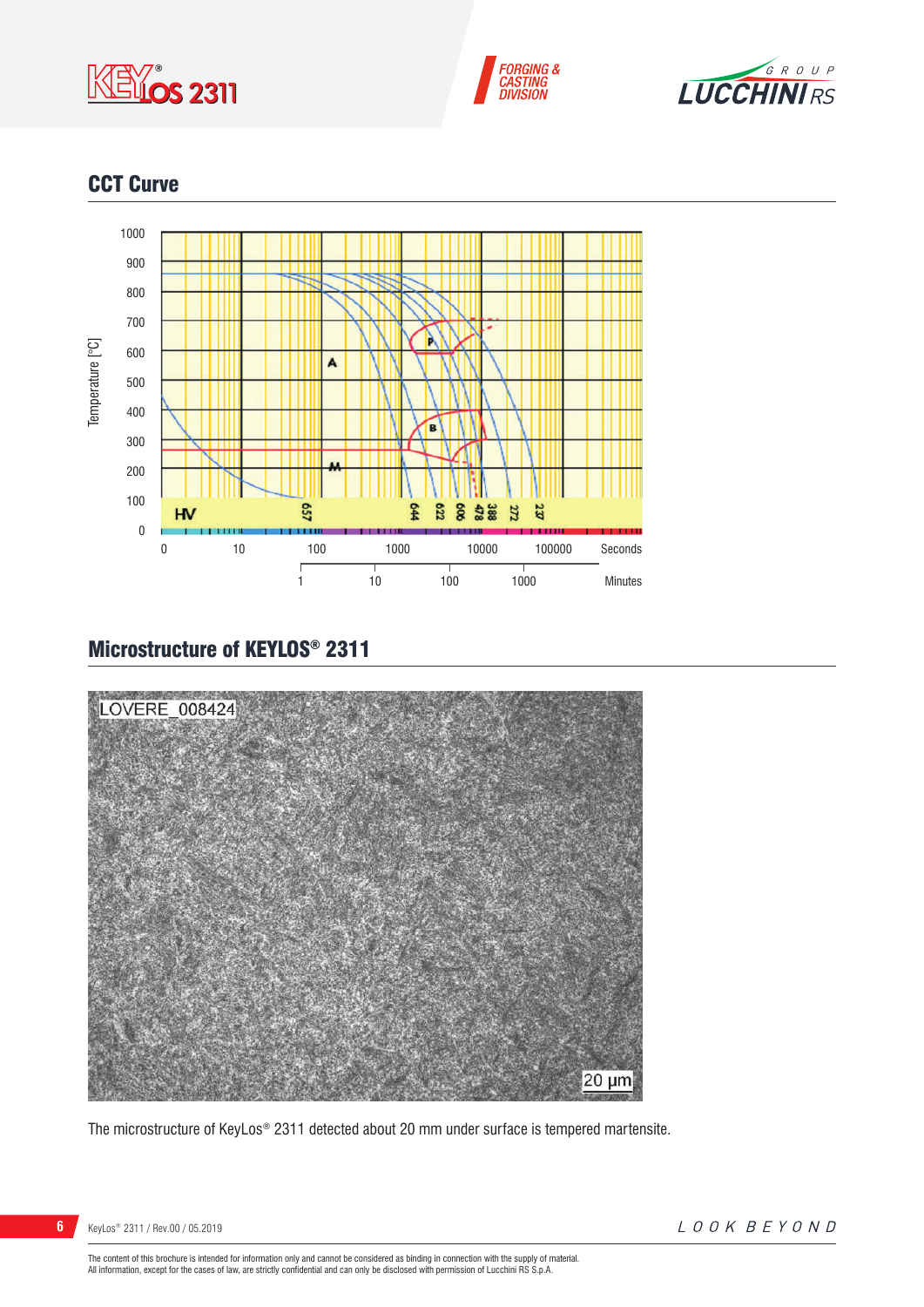





# Guidance for machining

The following parameters are indicative only and must be adapted to the particular application and to the machinery employed. *Turning*

|                                      | Rough machining |            | Finish machining                        |                |
|--------------------------------------|-----------------|------------|-----------------------------------------|----------------|
| Type of insert                       | P20-P40 coated  | <b>HSS</b> | P <sub>10</sub> -P <sub>20</sub> coated | Cermet         |
| V <sub>c</sub> cutting speed [m/min] | $140 \div 180$  | (*`        | $180 \div 220$                          | $240 \div 300$ |
| a, cutting depth [mm]                | b               | (*         |                                         | < 0.5          |

### *Milling*

|                             |                    | Rough machining                         |            |
|-----------------------------|--------------------|-----------------------------------------|------------|
| Type of insert              | P25-P35 not coated | P <sub>25</sub> -P <sub>35</sub> coated | <b>HSS</b> |
| $V_c$ cutting speed [m/min] | $100 \div 120$     | $145 \div 175$                          | $(\star)$  |
| $fz$ feed [mm]              | $0,15 \div 0,3$    | $0,15 \div 0,3$                         | $(\star)$  |
| $ar$ cutting depth [mm]     | $2 \div 4$         | $2 \div 4$                              | $(\star)$  |

|                         |                                                    | Pre-finishing                           |            |
|-------------------------|----------------------------------------------------|-----------------------------------------|------------|
| Type of insert          | P <sub>10</sub> -P <sub>20</sub> not coated        | P <sub>10</sub> -P <sub>20</sub> coated | <b>HSS</b> |
| V cutting speed [m/min] | $120 \div 140$                                     | $160 \div 190$                          | (*)        |
| $f$ , feed [mm]         | $0,2 \div 0,3$                                     | $0,2 \div 0,3$                          | $(\star)$  |
| a, cutting depth [mm]   | </td <td>&lt; 2</td> <td><math>(\star)</math></td> | < 2                                     | $(\star)$  |

|                                      |                                             | Finishing                               |                 |
|--------------------------------------|---------------------------------------------|-----------------------------------------|-----------------|
| Type of insert                       | P <sub>10</sub> -P <sub>20</sub> not coated | P <sub>10</sub> -P <sub>20</sub> coated | Cermet P15      |
| V <sub>c</sub> cutting speed [m/min] | $190 \div 230$                              | $240 \div 260$                          | $280 \div 320$  |
| $f$ , feed [mm]                      | $0,05 \div 0,2$                             | $0,05 \div 0,2$                         | $0,05 \div 0,2$ |
| a, cutting depth [mm]                | $0.5 \div 1$                                | $0.5 \div 1$                            | $0,3 \div 0,5$  |

*(\*) not advisable*

**7** KeyLos® 2311 / Rev.00 / 05.2019

 $\overline{1}$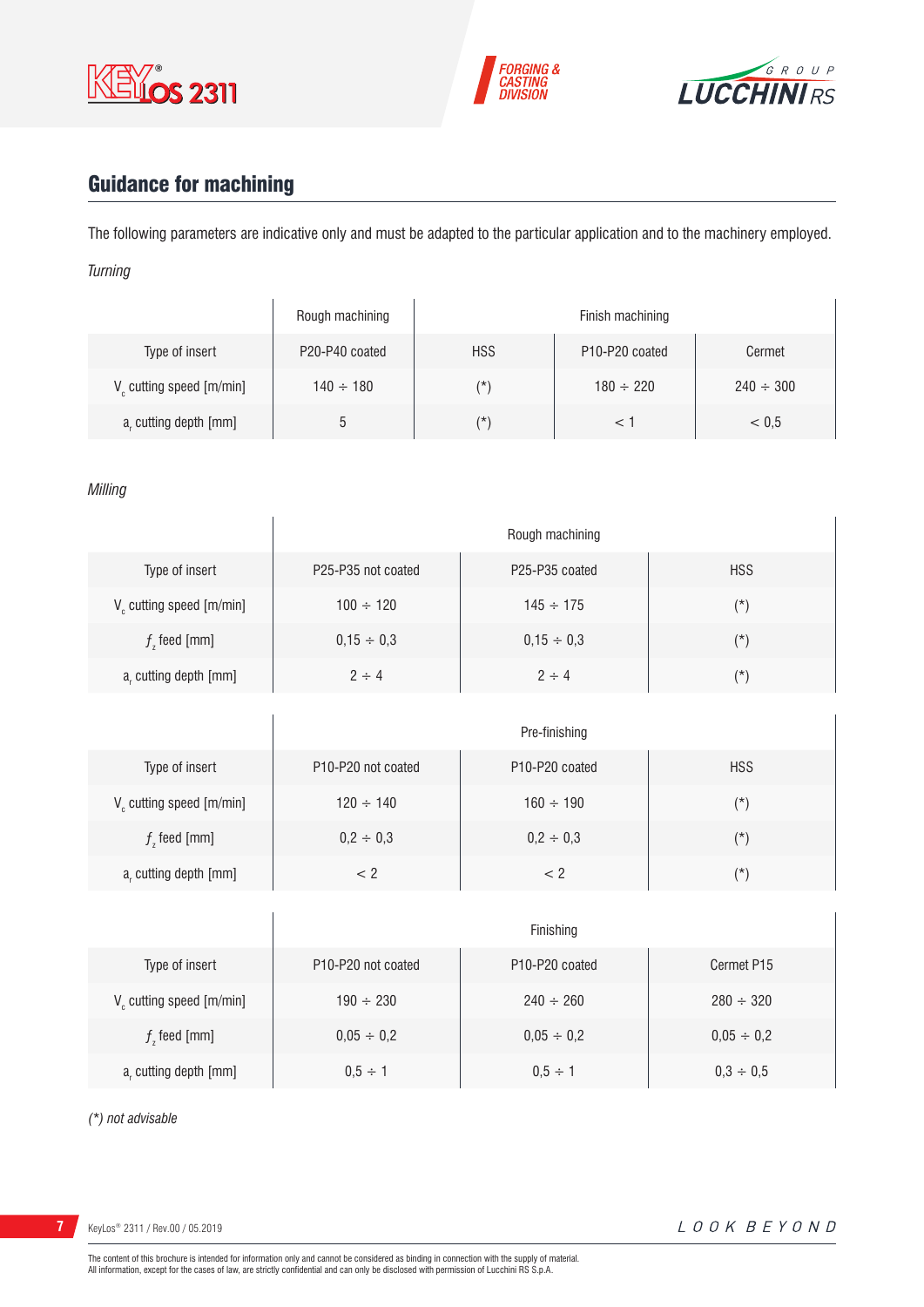





### *Drilling*

| Type of insert                | tip with interchangeable inserts | <b>HSS</b> | brazed tip       |
|-------------------------------|----------------------------------|------------|------------------|
| $V_c$ cutting speed $[m/min]$ | $110 \div 140$                   | $(\star)$  | $70 \div 100$    |
| $fz$ feed per turn [mm/turn]  | $0.05 \div 0.15$                 | $(\star)$  | $0.15 \div 0.25$ |

### *(\*) not advisable*

### *General formulae*

| Type of machining             | Drilling                                                                                   | Milling                                                                             |
|-------------------------------|--------------------------------------------------------------------------------------------|-------------------------------------------------------------------------------------|
| n: number of turns of mandrel | $V_{\rm c}$ * 1000 / $\pi$ * D <sub>c</sub>                                                | $V_c * 1000 / \pi * D_c$                                                            |
| $Vf$ : feed speed [m/min]     | $V_{f} = f_{7}$ * n                                                                        | $V_{f} = f_{i} * n * z_{n}$                                                         |
| $fz$ feed per turn [mm/turn]  | $\overline{\phantom{a}}$                                                                   | $f_{n} = V_{f} / n$                                                                 |
| <b>Note</b>                   | $D_c$ : Milling cutter or tip diameter [mm]<br>V: cutting speed [m/min]<br>$f$ ; feed [mm] | $f_{n}$ : feed per turn [mm/turn]<br>z <sub>n</sub> : No. of milling cutter inserts |

### Approximate equivalent values between hardness and ultimate tensile strength.

| HB         | 530   | 520   | 512   | 495   | 480   | 471   | 458   | 445   | 430   | 415   | 405   | 390   | 375   |
|------------|-------|-------|-------|-------|-------|-------|-------|-------|-------|-------|-------|-------|-------|
| <b>HRc</b> | 54    | 53    | 52    | 51,1  | 50,2  | 49,1  | 48,2  | 47    | 45,9  | 44,5  | 43,6  | 41,8  | 40,5  |
| <b>MPa</b> | 1.900 | 1.850 | 1.800 | 1.750 | 1.700 | 1.650 | 1.600 | 1.550 | 1.500 | 1.450 | 1.400 | 1.350 | 1.300 |
|            |       |       |       |       |       |       |       |       |       |       |       |       |       |
| HB         | 360   | 350   | 330   | 320   | 305   | 294   | 284   | 265   | 252   | 238   | 225   | 209   | 195   |
| <b>HRc</b> | 38,8  | 37,6  | 35,5  | 34,2  | 32,4  | 31    | 29    | 27    | --    | --    | --    | --    | --    |
| <b>MPa</b> | 1.250 | 1.200 | 1.150 | 1.100 | 1.050 | 1.000 | 950   | 900   | 850   | 800   | 750   | 700   | 650   |